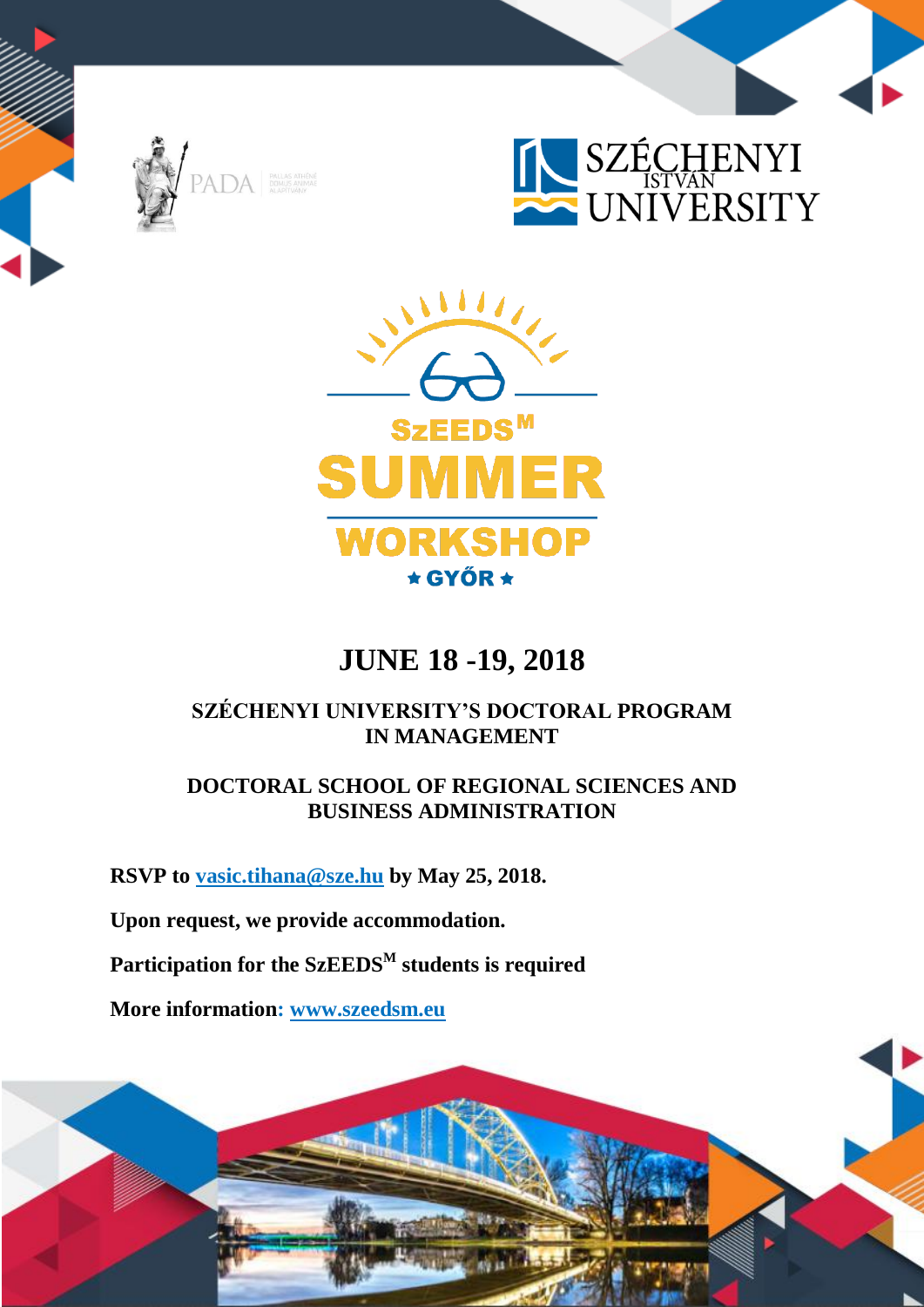# **PROGRAM:**

# **June 18 (Monday)**

### **16:00 – 18:00**

Visit of Audi Hungaria- Exploring potential areas of research

#### **18:30 – 21:00**

Welcome dinner and kick-off Introductions: Gyula Vastag (SzEEDS<sup>M</sup>) and József Popp (University of Debrecen)

## **June 19 (Tuesday)**

### **9:00 – 10:30**

Burning issues in Transdisciplinarity and Management

- Fikret Causevic, Professor of Economics and International Finance, University of Sarajevo (Transdisciplinarity)
- Nigel Caldwell, Associate Professor in Logistics, Heriot-Watt University, Edinburgh (Management)

### **11:00 – 12:30**

Meet with the editors – Publishing tips: round table discussion

- Tamás Dusek *Statisztikai Szemle*
- Peter Kelle *International Journal of Production Economics*
- GyulaVastag *Decision Sciences, Pannon Management Review*

### **12:45 – 13:45**

Lunch

#### **14:00 – 16:00**

Student presentations Transdisciplinary and Management specializations represented by selected students.

#### **17:00 –**

Optional company visit of Audi Hungaria

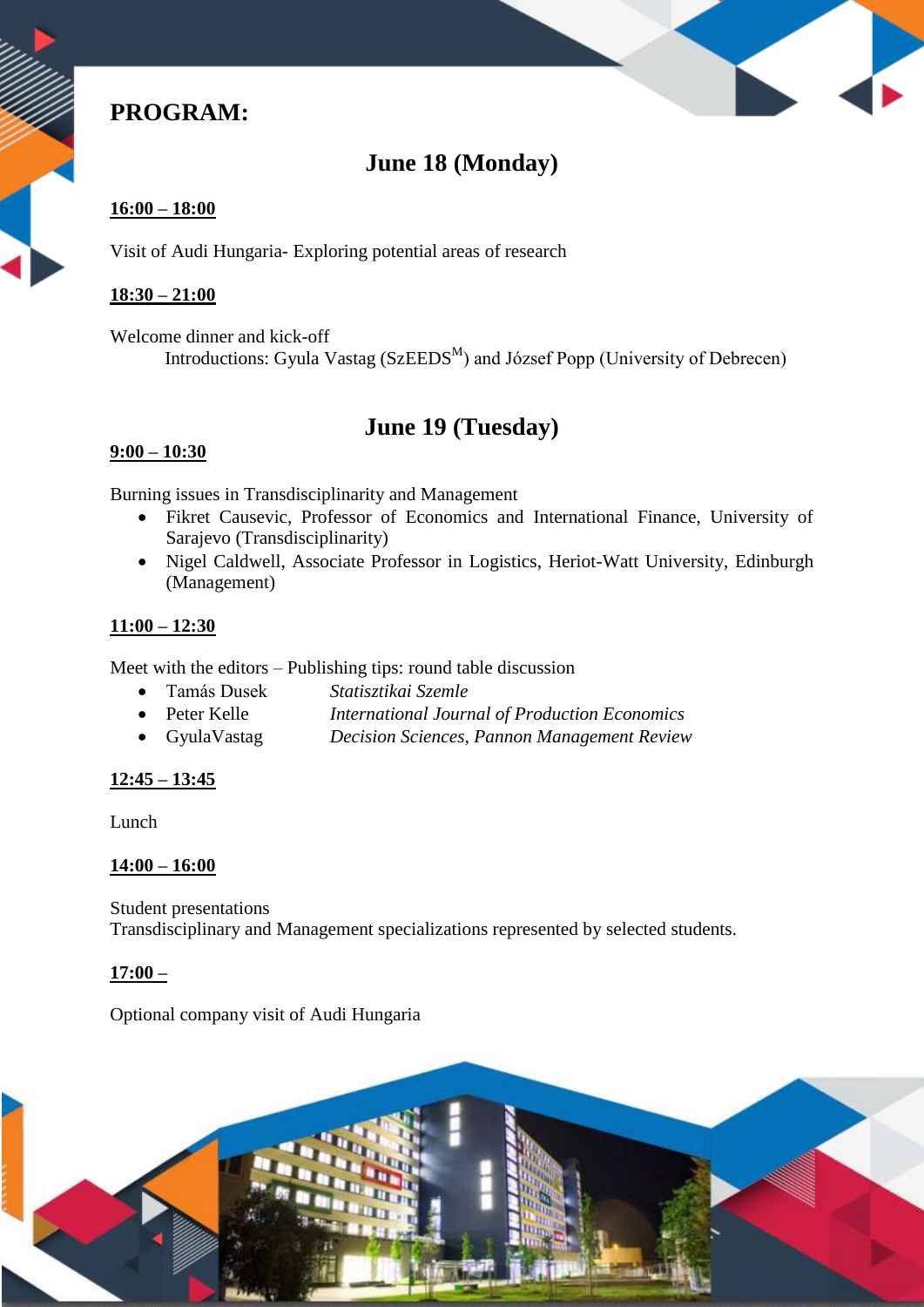### **SPEAKERS:**



### **Fikret Causevic**

Professor of Economics and International Finance University of Sarajevo, School of Economics and Business, Sarajevo, Bosnia and Herzegovina

#### Research expertise:

International Finance, Financial Markets and Institutions, Economics, Labor Market Analysis, International Economics, Macroeconomics, Monetary and Fiscal Policy, Foreign Trade and National Competitiveness Analysis, Privatization and Transition



### **Nigel Caldwell**

Associate Professor in Logistics Heriot-Watt University, Edinburgh, United Kingdom

#### Research expertise:

Operations and Supply Management, Project Management, Logistics, Innovation Management, Production Planning, Quality Management, Lean Manufacturing



### **Tamás Dusek**

Professor and Editor-in-Chief of Statisztikai Szemle Széchenyi István University, Győr, Hungary

#### Research expertise:

Theory and Methodology of Regional Science, Territorial Analysis, Quantitative Analysis in Territorial Research, Regional Economics